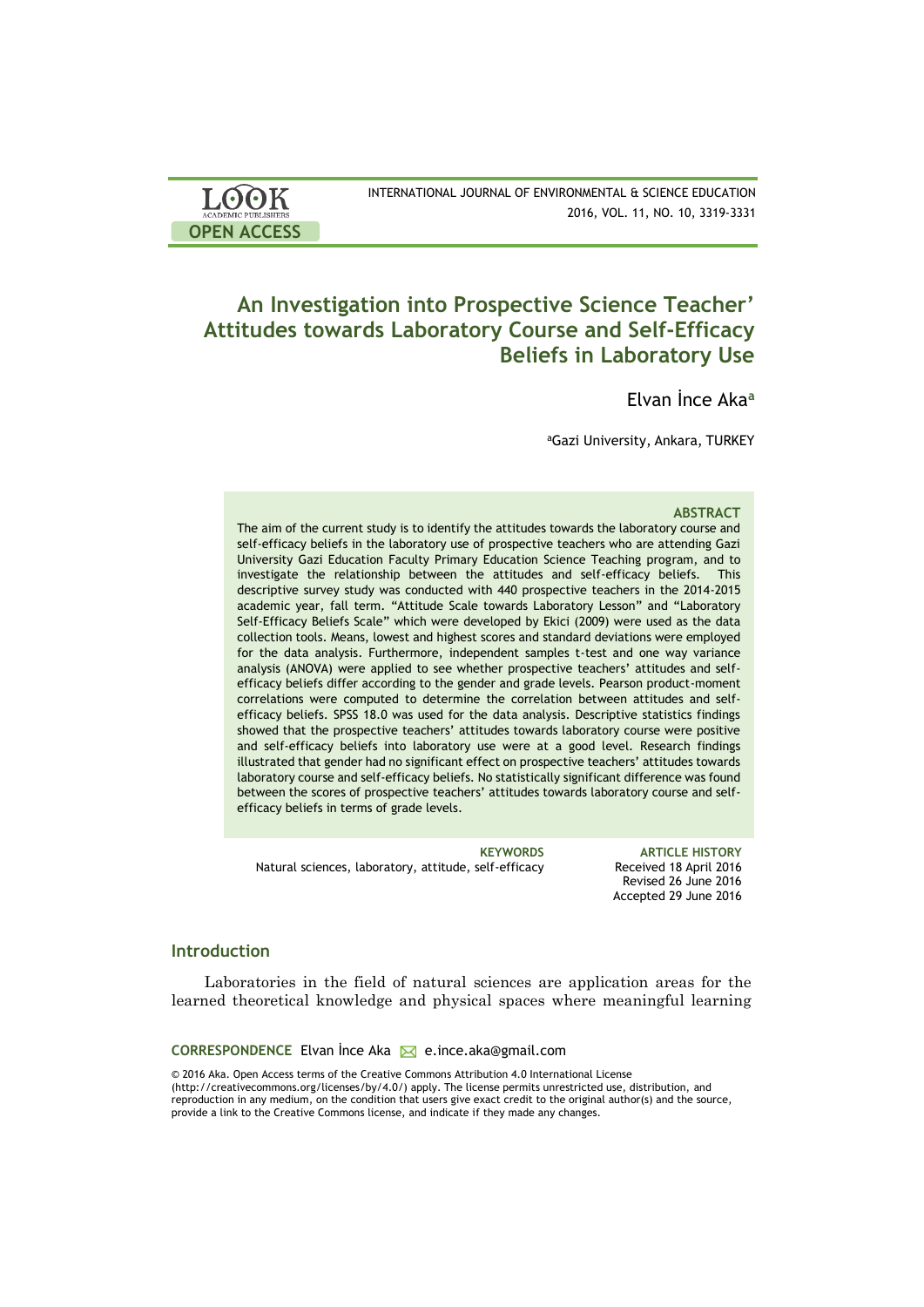activities can be carried out (Özdemir & Azar, 2004). Knowledge, skills and attitudes which are targeted to teach learners through laboratory applications are the same with those teachers possess. Science educators claim that laboratory has a central and special role in science teaching and using laboratory activities can provide rich learning outcomes (Hoffstein & Lunetta, 2004). In this regard, the necessity of laboratory applications can be never ignored (Lazarowitz & Tamir, 1994; Wellington, 1998). For this reason, it is suggested that it is favorable to conduct science teaching activities in the laboratories where learning is ensured by doing and experiencing (Güzel, 2001;Yeşilyurt, 2003). However, laboratory use in science teaching cannot be accomplished efficiently because of some reasons such as lack of materials, few class hours, inappropriate environment, lack of knowledge about laboratory use and difficulty of control in the laboratory (Kaya & Böyük, 2011). This situation suggests the question whether one of the reasons of inadequate laboratory use in science teaching can be teachers' attitudes towards laboratory course and their self-efficacy beliefs regarding laboratory use. Teachers' fulfilling competences that teaching profession requires is about their beliefs and self-efficacy that they can perform their tasks and responsibilities (Yılmaz et al., 2004b). Self-efficacy refers to one's beliefs or perceptions regarding the skills and capacity to cope with various issues and to achieve a certain task (Senemoğlu, 2005).

Riggs and Enochs (1990) assert that self-efficacy in teacher education needs to be inherent in the teaching domain instead of general self-efficacy beliefs. Hence, self-efficacy beliefs in the laboratory use, which are supposed to be included within the context of specific self-efficacy, are the beliefs of an individual regarding the efficient use of laboratories (Ekici, 2009). Tschannen-Moran & Hoy (2001) state that teachers' self-efficacy beliefs are related to their achievements, motivation and students' self-efficacy beliefs.

Lewitt (2001) remarks that teachers' beliefs in teaching and learning let them develop attitudes, and teacher beliefs have important roles on the behaviors of learners. Attitudes can be defined as positive or negative behaviors of individuals towards an object, a situation or an event (Turanlı, Türker & Keçeli, 2008). Attitudes are formed as a result of learning process with the experiences in life (Tavşancıl, 2006: 65). From this point, it is crucial to identify prospective teachers' attitudes towards field courses, to find the clues for teaching relevant subjects in his or her teaching life, to solve the possible problems by detecting them at the right time Doğan, 2004) and thus it is important in terms of steering the education programs. Increasing the number of classroom activities and giving priority to the laboratory activities allow students to develop positive attitudes towards science courses (Piburn & Baker, 1993).

As a result of this relationship among attitudes, beliefs and behaviors, any changes in the attitudes can cause changes in the beliefs, behaviors and the context. The studies on self-efficacy beliefs highlight that it is quite important to identify the attitudes and the behaviors formed by these attitudes. While it is evident that teachers with positive self-efficacy beliefs in science adopt learnercentered strategies based on questioning and they have much more positive attitudes towards teaching profession and students, teachers with low selfefficacy beliefs develop negative attitudes towards science teaching because of feeling incompetent to teach science efficiently and hence their students will have negative self-efficacy beliefs in science (Czerniak & Lumpe, 1996; Riggs & Enochs, 1990; Tschannen-Moran et al., 1998). The number and the quality of the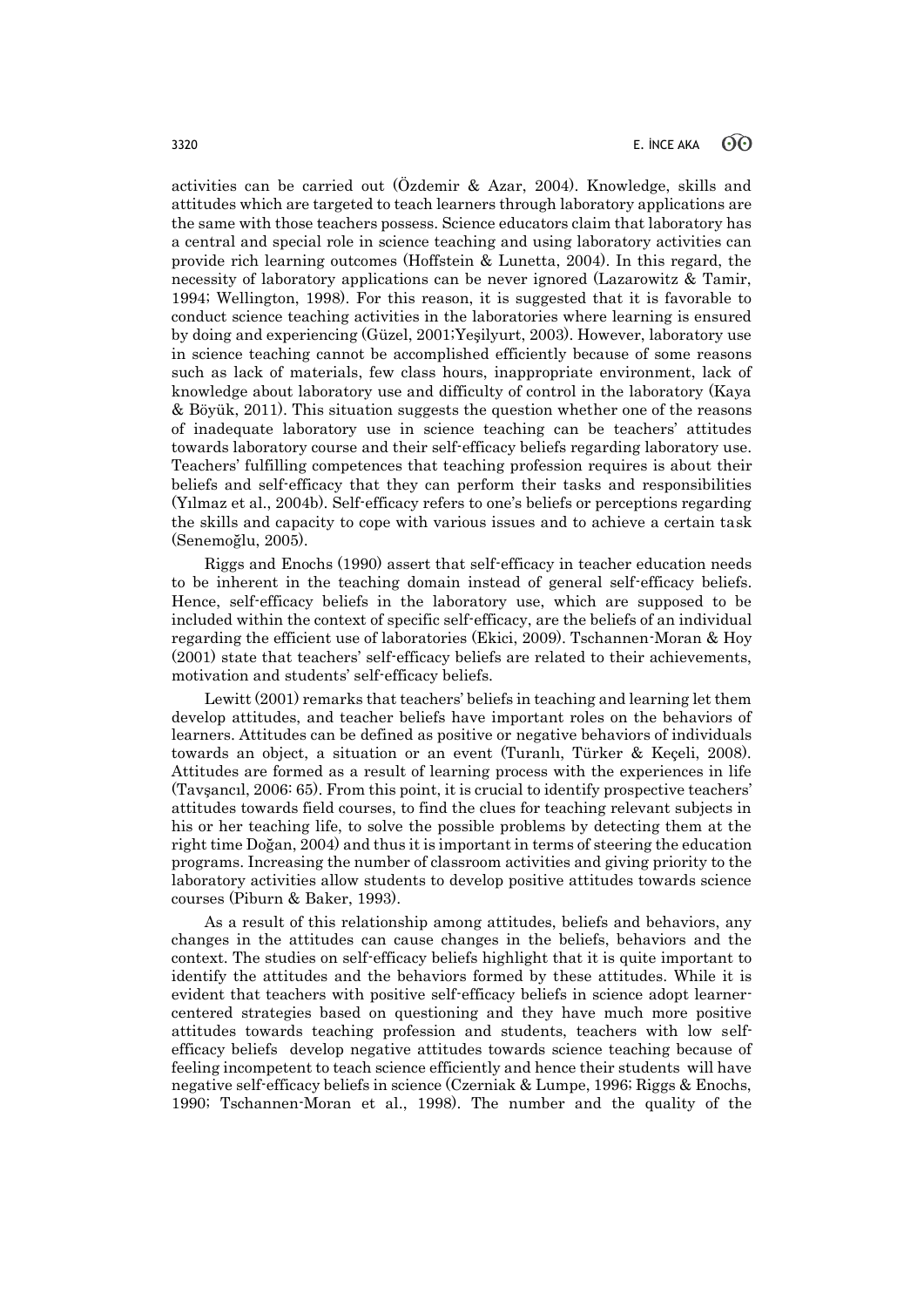classroom activities such as laboratory applications need to be increased to enhance teachers' self-efficacy beliefs in science teaching (Azar, 2010).

It can be claimed that the related literature is scarce with the research on self-efficacy beliefs especially in the specific domains in our country (science teaching, laboratory, mathematics teaching) (Kaya, Polat, Karamüftüoğlu, 2014; Temiz, 2012; Karakuş & Akbulut, 2010). National literature shows that there have been no studies to investigate the science teachers' self-efficacy beliefs in laboratory use. Moreover, this research has been figured by considering the genders and grade levels of prospective teachers. As gender is one of main variables and its effects are often investigated in the studies on attitudes and selfefficacy, it is also handled in the current study. Similar studies have proven that self-efficacy beliefs improve in time along with the enhancement of experiences and skills (Bandura, 1986). For this reason, grade levels have also been a variable for this study. Various studies have also revealed that there is a positive correlation between attitudes and self-efficacy (Hutzler, Zach & Gafni, 2005; Morgil, Seçken & Yücel, 2004). Therefore, it becomes necessary to examine the relationship between prospective teachers' attitudes towards laboratory course and laboratory self-efficacy beliefs. From this viewpoint, the present study is important in terms of ensuring the effective use of laboratories, an indispensable element of science teaching, by determining the relation between prospective teachers' attitudes and self-efficacy beliefs. Hence, the aim of this study is to identify prospective science teachers' attitudes towards laboratory course and their self-efficacy beliefs, and to probe into this relationship.

### *Problem Statement*

The question of "What are the prospective science teachers' attitudes towards laboratory course and their self-efficacy beliefs in laboratory use?" is the main problem of this research. The other problem statement of the research can be remarked as "What is the correlation between prospective science teachers' attitudes towards laboratory course and their self-efficacy beliefs in laboratory use?".

### *Aim of the Study*

It has been aimed to find out the relationship between prospective science teachers' attitudes towards laboratory course and their self-efficacy beliefs regarding laboratory use. On the basis of this aim, the following questions seek for answers.

- 1. What are prospective science teachers' attitudes towards laboratory course?
- 2. What are their self-efficacy beliefs in laboratory use?
- 3. Do their attitudes towards laboratory course and laboratory self-efficacy beliefs vary according to the gender and grade levels?
- 4. What is the correlation between their attitudes towards laboratory course and their laboratory self-efficacy beliefs?

## **Methodology**

#### *Research Design*

This research is a descriptive survey study. According to Karasar (2005), survey studies are research approaches that aim at describing an already existing situation today or in the past as it is. By using this method, the current study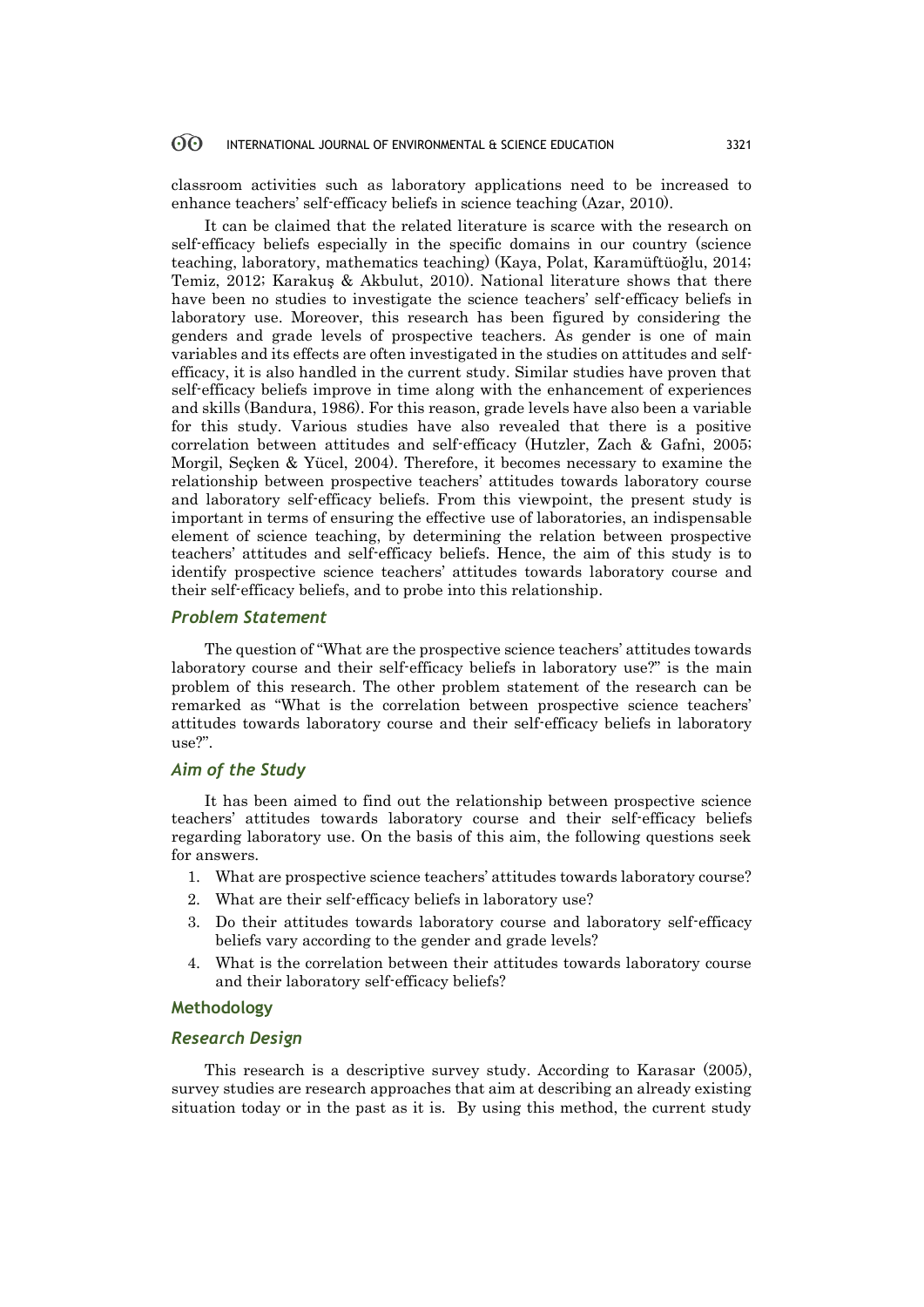tried to find out the relationship between prospective science teachers' attitudes for laboratory course and their self-efficacy beliefs in laboratory use.

# *Participants*

The sampling of this study consisted of total 440 prospective teachers attending the 1<sup>st</sup> grade (N=119), 2<sup>nd</sup> grade (N=115), 3<sup>rd</sup> grade (N=124) and 4<sup>th</sup> grade (N=82) undergraduate programs of Primary Education Science Teaching Department at Gazi University Gazi Education Faculty. 350 (80%) of the participants were females and 90 (20%) were males.

### *Data Collection Tools*

Quantitative data collection tools of this study are as follows:

# *Attitude Scale towards Laboratory Lesson*

"Attitude Scale towards Laboratory Lesson" (ASLL) developed by Gülay Ekici (2009) was used to determine prospective science teachers' attitude levels towards laboratory course. The questionnaire comprises of total 21 items - 11 positive and 10 negative items. KMO (Kaiser-Meyer-Olkin) value of the questionnaire was computed as 0.88 and Barlett Test value was 3367.79. Cronbach-Alpha value for the whole questionnaire was found as 0.93. The analysis showed that reliability coefficient of the questionnaire varied between 0.72 and 0.93 as determined for general and sub-scales. Cronbach-Alpha value for the pleasure dimension was 0.90, for the reliability dimension was 0.80, and Cronbach-Alpha value for the prominence dimension was 0.72.

### *Laboratory Self-Efficacy Beliefs Scale*

"Laboratory Self-Efficacy Beliefs Scale" (LSEBS) developed by Gülay Ekici (2009) was used to determine prospective science teachers' self-efficacy beliefs regarding laboratory use. The scale is designed as 5-point likert-type with two factors, Personal Factors and External Factors (Factors Based on the Atmosphere-Students). While the first factor includes 8 items, the other one consists of 10 items. KMO (Kaiser-Meyer-Olkin) value of the questionnaire was 0.86 and Barlett Test value was 3027.11. Cronbach-Alpha reliability coefficient of the whole questionnaire was computed as 0.90. Cronbach-Alpha reliability coefficient for the dimension of personal factors was 0.90 and it was 0.85 for the dimension of external factors.

### *Data Analysis*

The objective of the current study is to identify prospective science teachers' attitudes towards laboratory course and their laboratory self-efficacy beliefs, and to examine the correlation between these two concepts thoroughly. Data were analyzed by using standard deviations, the highest and lowest scores, and means. Moreover, independent samples t-test and one-way variance analysis (ANOVA) were employed to see whether prospective teachers' attitudes and self-efficacy beliefs vary according to the gender and grade levels. To describe the correlation between attitudes and self-efficacy beliefs, Pearson product-moment correlation coefficient test was used. SPSS 18.0 was applied for the data analysis.

# **Findings and Discussion**

This study aims at investigating prospective science teachers' attitudes against laboratory course and their self-efficacy beliefs in laboratory use, and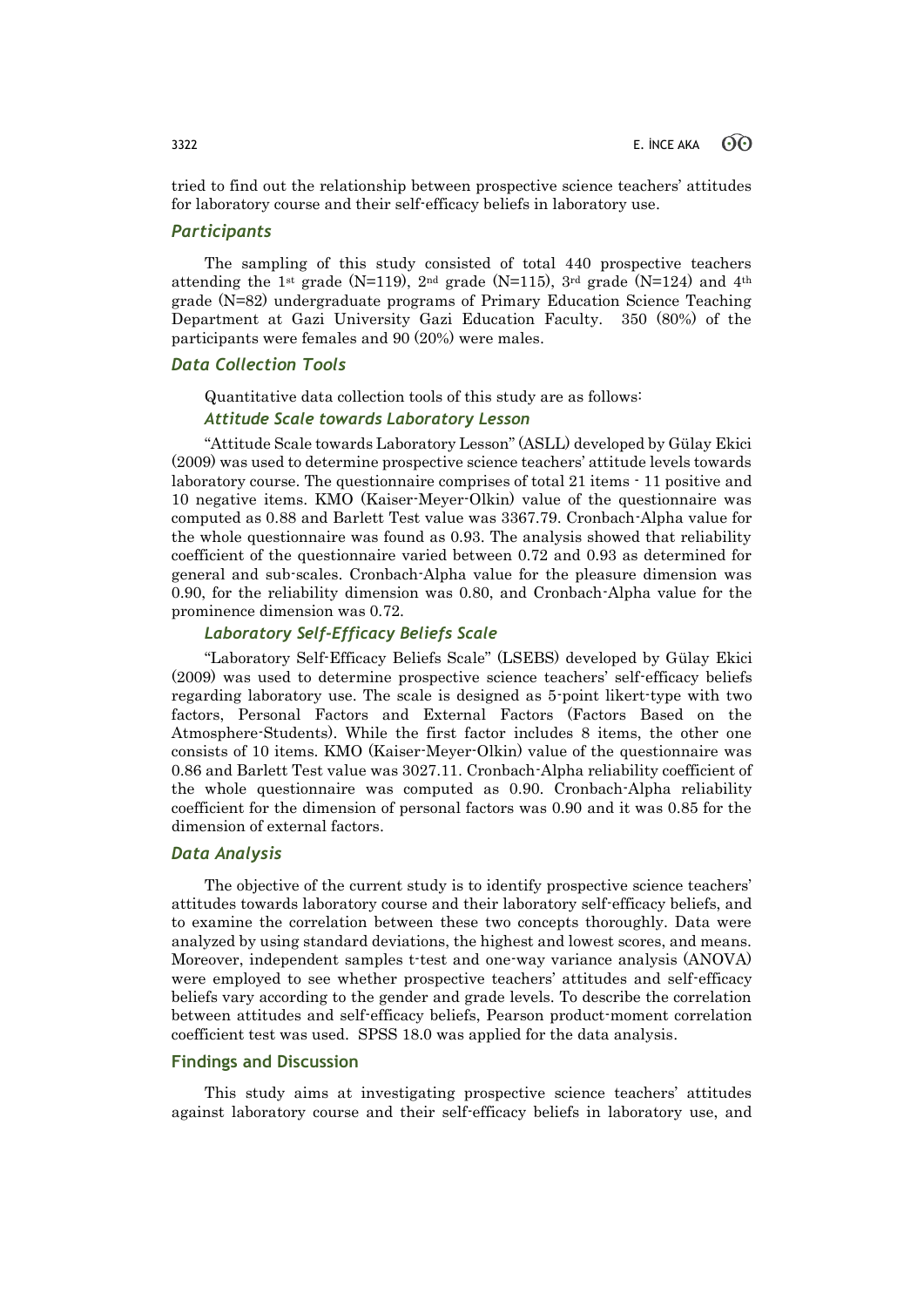finding out the relationship between these two notions. On the basis of this target, the findings of the sub-questions are presented in tables and they are discussed in detail.

**Table 1.** Descriptive Statistical Findings of the Prospective Science Teachers' Attitude Scores towards Laboratory Course and Laboratory Self-Efficacy Belief Scores

|                             |    | Lowest score | Highest score |       |       |
|-----------------------------|----|--------------|---------------|-------|-------|
| Scores of Attitudes towards | 44 | 70           | 101           | 85.44 | 7.40  |
| Laboratory Course           |    |              |               |       |       |
| Scores of Laboratory Self-  | 44 | 56           | 88            | 74.94 | 7.409 |
| <b>Efficacy Beliefs</b>     |    |              |               |       |       |

According to Table 1, the average score of prospective teachers' attitudes towards laboratory course is 85.44, standard deviation is 7.40, the highest attitude score is 101 and the lowest attitude score is 70. The attitudes of student teachers towards laboratory course are at a "positive" level. Average score of prospective teachers' self-efficacy beliefs in laboratory use is computed as 74.94, standard deviation is 7.409, the highest belief score is 88 and the lowest belief score is 56. As a result, prospective teachers' self-efficacy beliefs regarding laboratory is at a "good" level.

The following hypotheses are established to find out whether the attitudes of prospective science teachers towards laboratory course and their laboratory selfefficacy beliefs change according to their genders.

Null hypothesis: H0: Prospective science teachers' attitudes for laboratory course and their laboratory self-efficacy beliefs are not significantly different according to their genders.

Alternative Hypothesis H1: Prospective science teachers' attitudes for laboratory course and their laboratory self-efficacy beliefs are significantly different according to their genders.

Table 2 presents the independent samples t-test results to indicate whether prospective science teachers' attitudes towards laboratory course and their laboratory self-efficacy beliefs vary according to their genders.

| pelt-Efficacy Beliefs          |        |     |       |       |     |       |      |
|--------------------------------|--------|-----|-------|-------|-----|-------|------|
|                                | Gender | N   | x     | SS    | sd  |       | p    |
| Attitude                       | Female | 350 | 85.75 | 7.305 | 438 | 1.724 | .085 |
|                                | Male   | 90  | 84.24 | 7.684 |     |       |      |
| Self-Efficacy<br><b>Belief</b> | Female | 350 | 75.07 | 7.416 | 438 | .732  | .465 |
|                                | Male   | 90  | 74.43 | 7.402 |     |       |      |

**Table 2.** T-test results of the Scores of Attitudes towards Laboratory Course and Laboratory Self-

Table 2 indicates that attitude scores of prospective science teachers regarding the laboratory course are not significantly different according to the gender. t-test results proved the null hypothesis, which claimed no significant difference for prospective science teachers ASLL scores according to the gender, instead of alternative hypothesis,  $t(438)=1.724$ ,  $p=.085>0.05$ . Average scores of female and male student teachers' attitudes for the laboratory course are X=85.75 and X=84.24 respectively. As a result, it can be asserted that gender does not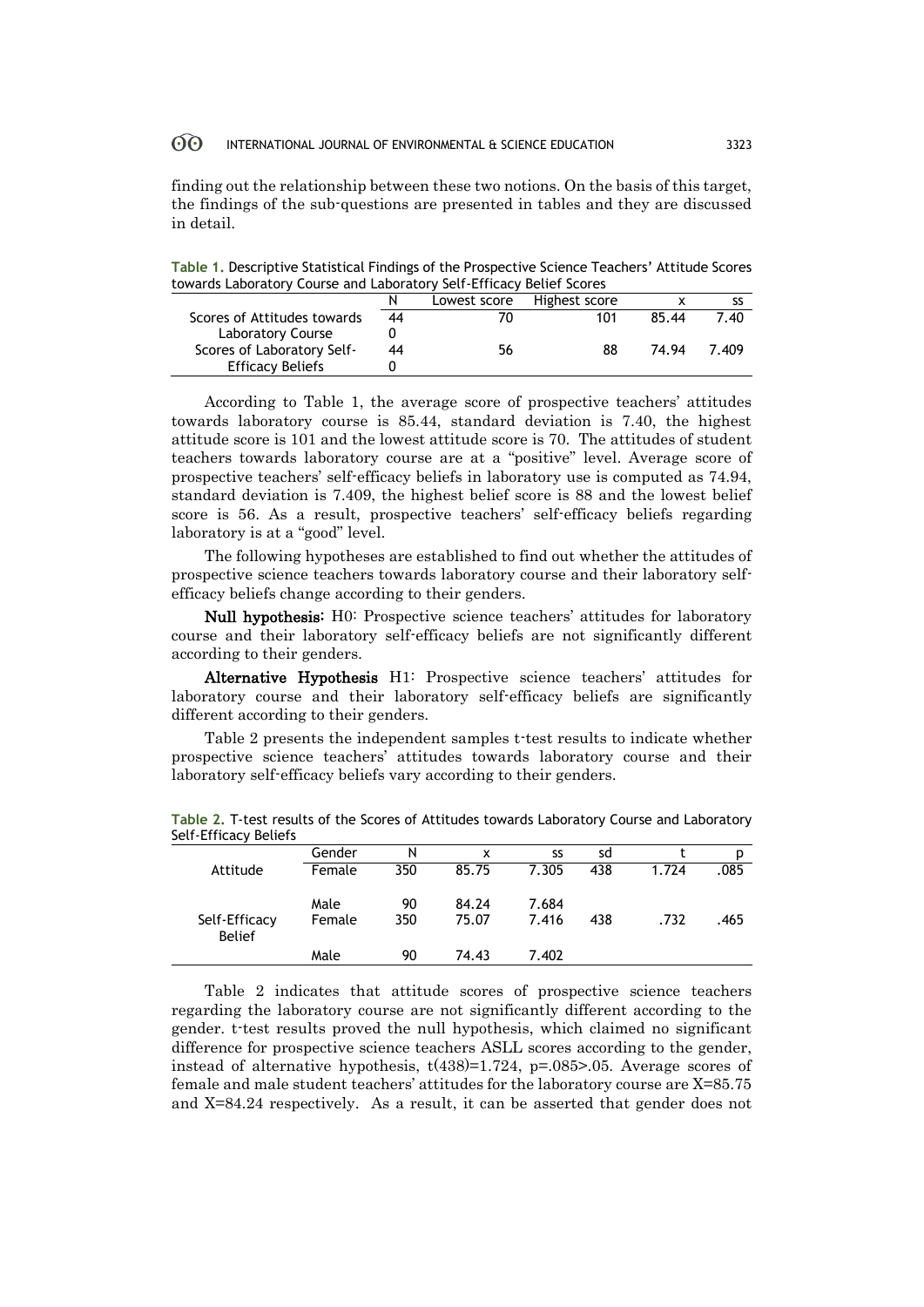have an important role on prospective teachers' attitudes towards laboratory course as the average scores of female and male student teachers are close to each other. As shown in Table 2, prospective science teachers' laboratory self-efficacy belief scores are not significantly different according to the gender. t-test results verified the null hypothesis instead of alternative hypothesis, which claims that prospective teachers' LSEBS scores are significantly different according to the gender,  $t(438)=732$ ,  $p=.465>0.05$ . Average scores of female and male student teachers for the laboratory self-efficacy beliefs are respectively X=75.07 and X=74.43. On the basis of these findings, it can be argued that gender has no role on prospective science teachers' self-efficacy beliefs in laboratory use as there is no significant difference in statistics and the average scores of female and male student teachers are close to each other.

Table 3 shows the descriptive statistics results regarding prospective science teachers' attitudes towards laboratory course and their laboratory self-efficacy beliefs according to grade levels.

**Table 3.** Descriptive Statistics Results Regarding Prospective Science Teachers' Attitude Scores towards Laboratory Course and Their Laboratory Self-Efficacy Belief Scores According to Grade Levels

| נט טו מעכ בכיכוז |                      |     |       |       |
|------------------|----------------------|-----|-------|-------|
| Grade levels     | Variable             | N   | x     | SS    |
| $1st$ grade      | Attitude             | 119 | 69.73 | 4.091 |
|                  | Self-efficacy belief | 119 | 74.82 | 7.364 |
| $2nd$ grade      | Attitude             | 115 | 81.42 | 4.620 |
|                  | Self-efficacy belief | 115 | 76.31 | 6.087 |
| $3rd$ grade      | Attitude             | 124 | 82.98 | 5.127 |
|                  | Self-efficacy belief | 124 | 77.33 | 6.952 |
| $4th$ grade      | Attitude             | 82  | 87.30 | 3.087 |
|                  | Self-efficacy belief | 82  | 78.62 | 6.350 |
|                  |                      |     |       |       |

When the descriptive statistics results regarding the attitude scores towards Laboratory Course and laboratory self-efficacy belief scores are analyzed in Table 3, it is clear that these scores are respectively 119, 115, 124 and 82 according to the  $1^{st}$ ,  $2^{nd}$ ,  $3^{rd}$ , and  $4^{th}$  grades. ASLL average scores and standard deviations of the 1<sup>st</sup>, 2<sup>nd</sup>, 3<sup>rd</sup> and 4<sup>th</sup> grades are respectively 69.73 and 4.091; 81.42 and 4.620; 82.98 and 5.127; 87.30 and 3.087. It can be asserted that the  $1<sup>st</sup>$  grade student teachers have the lowest average score for the attitude and they are followed with the  $2<sup>nd</sup>$ ,  $3<sup>rd</sup>$  and  $4<sup>th</sup>$  grades statistically. As pointed out in Table 3, LSEBS average scores and standard deviations of the 1st, 2<sup>nd</sup>, 3<sup>rd</sup> and 4<sup>th</sup> grade student teachers are 74.82 and 7.364; 76.31 and 6.087; 77.33 and 6.952; 78.62 and 6.350 respectively. In a similar vein, the 1st grade student teachers have the lowest selfefficacy belief average scores and the  $2<sup>nd</sup>$ ,  $3<sup>rd</sup>$  and  $4<sup>th</sup>$  grades follow the line. It is clear that average scores related to prospective teachers' laboratory self-efficacy beliefs are at a good level and the scores of grade levels are close to each other.

In order to ascertain whether the prospective science teachers' attitudes for the laboratory course and their laboratory self-efficacy beliefs are significantly different according to the grade levels, the following hypotheses are formed.

Null hypothesis H0: Prospective science teachers' attitudes for the laboratory course and their laboratory self-efficacy beliefs are not significantly different according to the grade levels.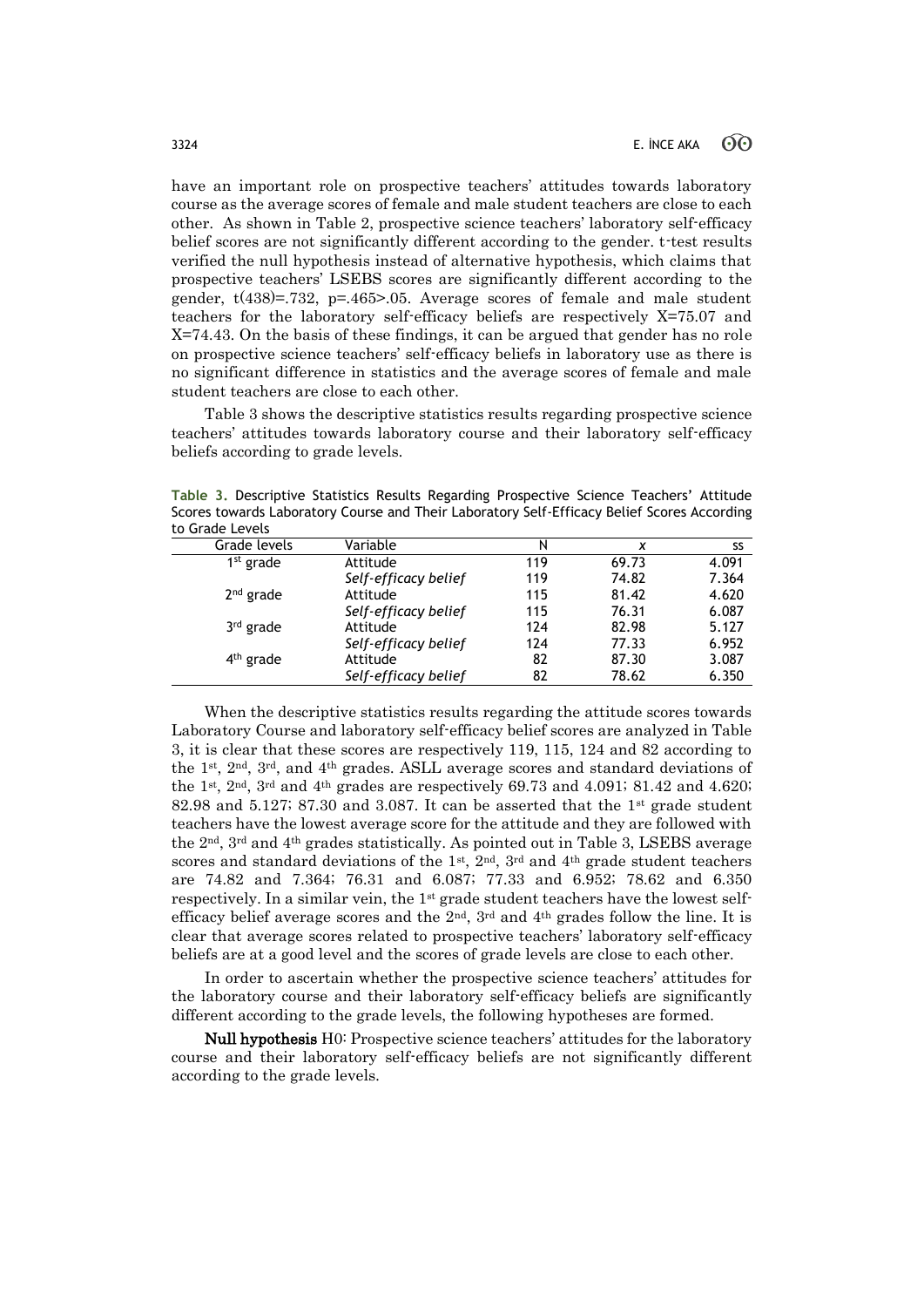Alternative Hypothesis H1: Prospective science teachers' attitudes for the laboratory course and their laboratory self-efficacy beliefs are significantly different according to the grade levels.

One-way variance analysis (ANOVA) is used to see whether prospective science teachers' attitudes for the laboratory course and their laboratory selfefficacy beliefs show changes according to the grade levels.

**Table 4.** ANOVA Results of Attitude Scores towards Laboratory Course and Laboratory Self-Efficacy Belief Scores According to Grade Levels

|          | Variance | Sum of         | Degree of | Sum of         |         | P    |
|----------|----------|----------------|-----------|----------------|---------|------|
|          | Source   | <b>Squares</b> | Freedom   | <b>Squares</b> |         |      |
| Attitude | Within-  | 8398,954       | 436       | 19.264         |         |      |
|          | group    |                |           |                | 316,410 | .000 |
|          | Between- | 18285,625      | 3         | 6095,208       |         |      |
|          | groups   |                |           |                |         |      |
|          | Total    | 26684,580      | 439       |                |         |      |
|          | Within-  | 19828,780      | 436       | 45,479         |         |      |
| Self-    | group    |                |           |                | 5,802   | .001 |
| efficacy | Between- | 791,575        | 3         | 263,858        |         |      |
| belief   | groups   |                |           |                |         |      |
|          | Total    | 20620,355      | 439       |                |         |      |

As seen in Table 4, there is a significant difference between the laboratory course attitude scores of the groups formed according to the grade levels (F(3- 436 $)=316.410$ , p<.05) and laboratory self-efficacy belief scores (F(3-436)=5.802,  $p<.05$ ).

When the average scores of the groups and variance analysis results in Tables 3 and 4 are assessed together, it can be concluded that the difference between average laboratory course attitude scores of prospective teachers at different grade levels and laboratory self-efficacy belief scores is significant statistically. Tamhane's T2 test is used in this research to determine the difference among the groups (Table 5).

**Table 5.** Tamhane's T2 Test Results Regarding the Scores of Attitude Scale towards Laboratory Course According to Grade Levels

|          | (I) grade level | (J)grade level | Average        | Error | p    |
|----------|-----------------|----------------|----------------|-------|------|
|          |                 |                | difference (I- |       |      |
|          |                 |                | J)             |       |      |
|          |                 | 2              | $-11.69*$      | .57   | .000 |
|          |                 | 3              | $-13.25*$      | .59   | .000 |
|          |                 | 4              | $-17.57*$      | .50   | .000 |
|          | 2               |                | $11.69*$       | .57   | .000 |
|          |                 |                | $-1.55$        | .63   | .084 |
| Attitude |                 | 4              | $-5.87*$       | .54   | .000 |
|          | 3               |                | $13.25*$       | .59   | .000 |
|          |                 | 2              | 1.55           | .63   | .084 |
|          |                 | 4              | $-4.31*$       | .57   | .000 |
|          |                 |                |                |       |      |
|          | 4               |                | $17.57*$       | .50   | .000 |
|          |                 | 2              | $5.87*$        | .54   | .000 |
|          |                 | 3              | $4.31*$        | .57   | .000 |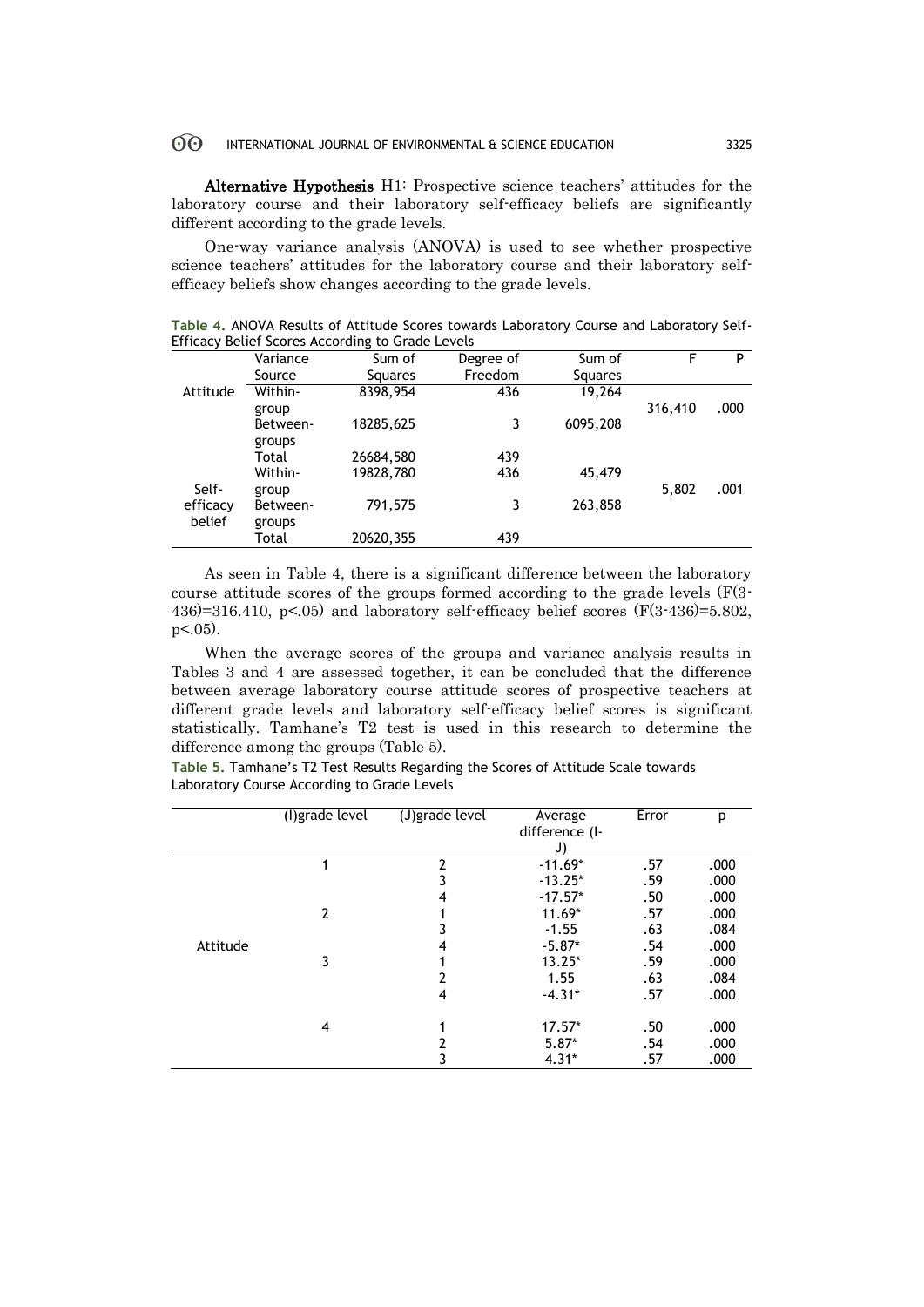According to Table 5, ASLL average scores of student teachers attending the 1st, 2nd, 3rd and 4th grades are significantly different. The analysis results indicate that there are significant differences between the 1<sup>st</sup> and 2<sup>nd</sup> grades [p=.000, p<.05], the 1st and  $3<sup>rd</sup>$  grades [p=.000, p<.05], and the 1<sup>st</sup> and 4<sup>th</sup> grades [p=.000,  $p<0.05$ . It is clear that there is no significant difference between the 2<sup>nd</sup> and 3<sup>rd</sup> grades  $[p=.084, p>.05]$ . Thus, it is seen that the maximum difference for the average scores of the groups is between the 1st and 4th grade levels, and the minimum difference is between the 2nd and 3rd grades. As a result, it can be argued that the higher the grade levels are, the higher the ASLL scores of student teachers are, and this increase is statistically significant.

Table 6 presents the Tamhane's T2 test results regarding the LSEBS scores of prospective teachers according to grade levels.

|          | ັ<br>(l)grade | (J)grade | Average difference | Error | p    |
|----------|---------------|----------|--------------------|-------|------|
|          | 1             | 2        | $-1.48$            | .88   | .442 |
|          |               | 3        | $-2.50*$           | .92   | .041 |
|          |               | 4        | $-3.80*$           | .97   | .001 |
| Self-    |               |          |                    |       |      |
| efficacy | $\mathcal{P}$ |          | 1.48               | .88   | .442 |
| belief   |               |          | $-1.02$            | .84   | .790 |
|          |               | 4        | $-2.31$            | .89   | .064 |
|          | 3             |          | $2.50*$            | .92   | .041 |
|          |               | 2        | 1.02               | .84   | .790 |
|          |               | 4        | $-1.29$            | .93   | .672 |
|          | 4             |          | $3.80*$            | .97   | .001 |
|          |               | 2        | 2.31               | .89   | .064 |
|          |               | 3        | 1.29               | .93   | .672 |

**Table 6.** Tamhane's T2 Test Results Regarding the Scores of Laboratory Self-Efficacy Beliefs Scale According to Grade Levels

Table 6 highlights that there are significant differences between the 1st and  $3<sup>rd</sup>$  grades [p=.041, p<.05] and the 1<sup>st</sup> and 4<sup>th</sup> grades [p=.001, p<.05] according to average scores of Laboratory Self-Efficacy Beliefs Scale. No significant difference has been detected between the 1<sup>st</sup> and 2<sup>nd</sup> grades [p=.442, p>.05], the 2nd and 3<sup>rd</sup> grades [p=.790, p>.05], the 2<sup>nd</sup> and 4<sup>th</sup> grades [p=.064, p>.05), and the 3<sup>rd</sup> and 4<sup>th</sup> grades  $[p=.672, p>.05]$ .

While the maximum difference among the groups is between the  $1<sup>st</sup>$  and  $4<sup>th</sup>$ grades and the minimum difference is between the  $2<sup>nd</sup>$  and  $3<sup>rd</sup>$  grades, the average difference values are close to each other. On the basis of these findings, it can be suggested that the higher the grade level is, the higher the scores of prospective teachers' Laboratory Self-Efficacy Beliefs Scale are, and this increase is not statistically significant.

Table 7 gives the results of Pearson Product-Moment Correlation Test which is conducted to see whether there is a correlation between the prospective teachers' laboratory attitudes and their laboratory self-efficacy beliefs.

As it is clear in Table 7, the correlation between the prospective teachers' attitudes towards laboratory course and their laboratory self-efficacy beliefs is computed as .202. Therefore, it is evident that there is a positive and significant correlation between the prospective teachers' attitudes towards laboratory course and their self-efficacy beliefs in laboratory use  $(r=0.20, p<0.01)$ . Hence, it can be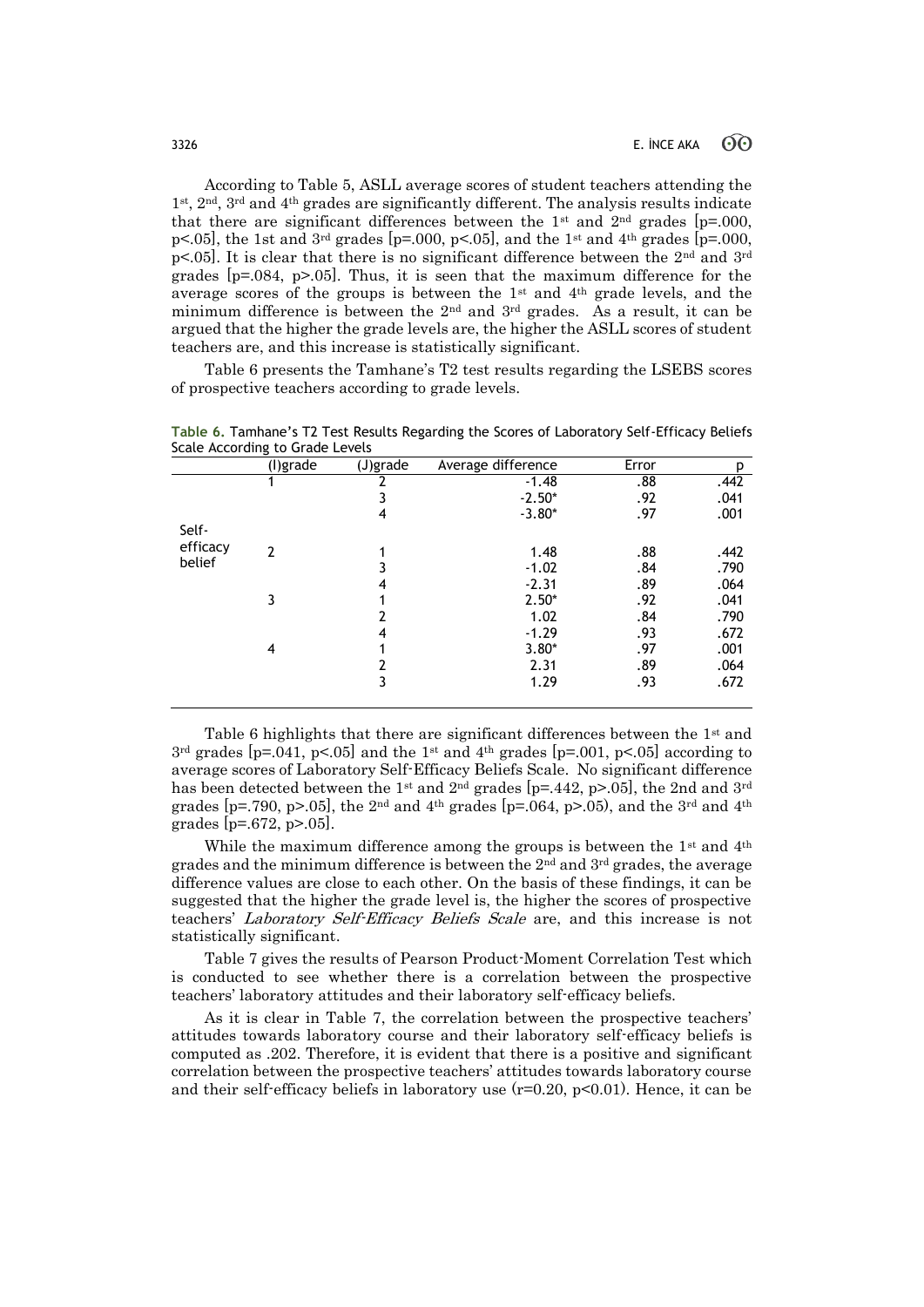claimed that when the prospective teachers' attitudes for the laboratory course gets more positive, their laboratory self-efficacy beliefs get stronger, as well.

**Table 7.** The Correlation between Prospective Teachers' Attitude Scores towards Laboratory Course and their Laboratory Self-Efficacy Belief Scores

|                      | Attitude |      |       |  |  |
|----------------------|----------|------|-------|--|--|
|                      | N        |      |       |  |  |
| Self-efficacy belief | 440      | .202 | .000* |  |  |

 $*_{p<}.001$ 

# **Results and Discussion**

The present study investigates the laboratory course attitudes, laboratory self-efficacy beliefs and correlation between these two notions with the participation of 440 prospective teachers attending the undergraduate program of Science Teaching Department at Primary Education, Gazi Education Faculty, Gazi University in the 2014-2015 academic year, fall term. The results of the research have been discussed in the light of the findings. Accordingly, it was concluded that prospective teachers' attitudes for the laboratory course were at a "positive" level and their laboratory self-efficacy beliefs were at a "good" level.

According to Hofstein and Lunetta (2004), laboratory applications provide the students with positive attitudes towards natural sciences and are efficient in the choice of a job related to science. The literature involves research studies (Musheno & Lawson 1999; Ergin, Ünsal, Tan, 2006) which highlight the importance of laboratory applications in order to develop positive attitudes towards science, chemistry and laboratories.

Another finding of the research was that prospective science teachers' attitudes towards laboratory course and their laboratory self-efficacy beliefs are not significantly different according to the gender. This finding indicates that the gender cannot affect enough to make a difference on prospective teachers' attitudes towards laboratory course and their self-efficacy beliefs. Moreover, this difference may be the result of studying with different sampling groups or using different questionnaires. When the literature related to the effect of gender on the attitudes for laboratory course is reviewed, it is possible to come up with the studies having similar findings (Saracaloğlu & Yenice, 2009; Azar, 2010; Taşlıdere & Eryılmaz, 2012). On the other hand, this finding is not compatible with the findings of Demirci's (2004) and Hançer's (2008) research studies. The review of the studies regarding the influence of gender on self-efficacy beliefs shows that there are findings which points out that prospective teachers' self-efficacy beliefs are not significantly different according to gender (Güvenç, 2011; Taşkın & Hacıömeroğlu, 2010; Oğuz, 2012). On the contrary, there are also some research studies which prove that self-efficacy beliefs show significant differences according to gender variable (Demirtaş, Cömert & Özer, 2011; Durdukoca, 2010).

It was also found out that when the grade level gets higher, prospective teachers' attitude scores for the laboratory course rise as well, and this increase is statistically significant. The literature has related studies which share the same results with the current study (Türkmen & Bonnstetter,1999). Özdemir and Azar (2004) assert that senior science teachers have more positive attitudes towards laboratory than novice science teachers. Their positive attitudes, which can be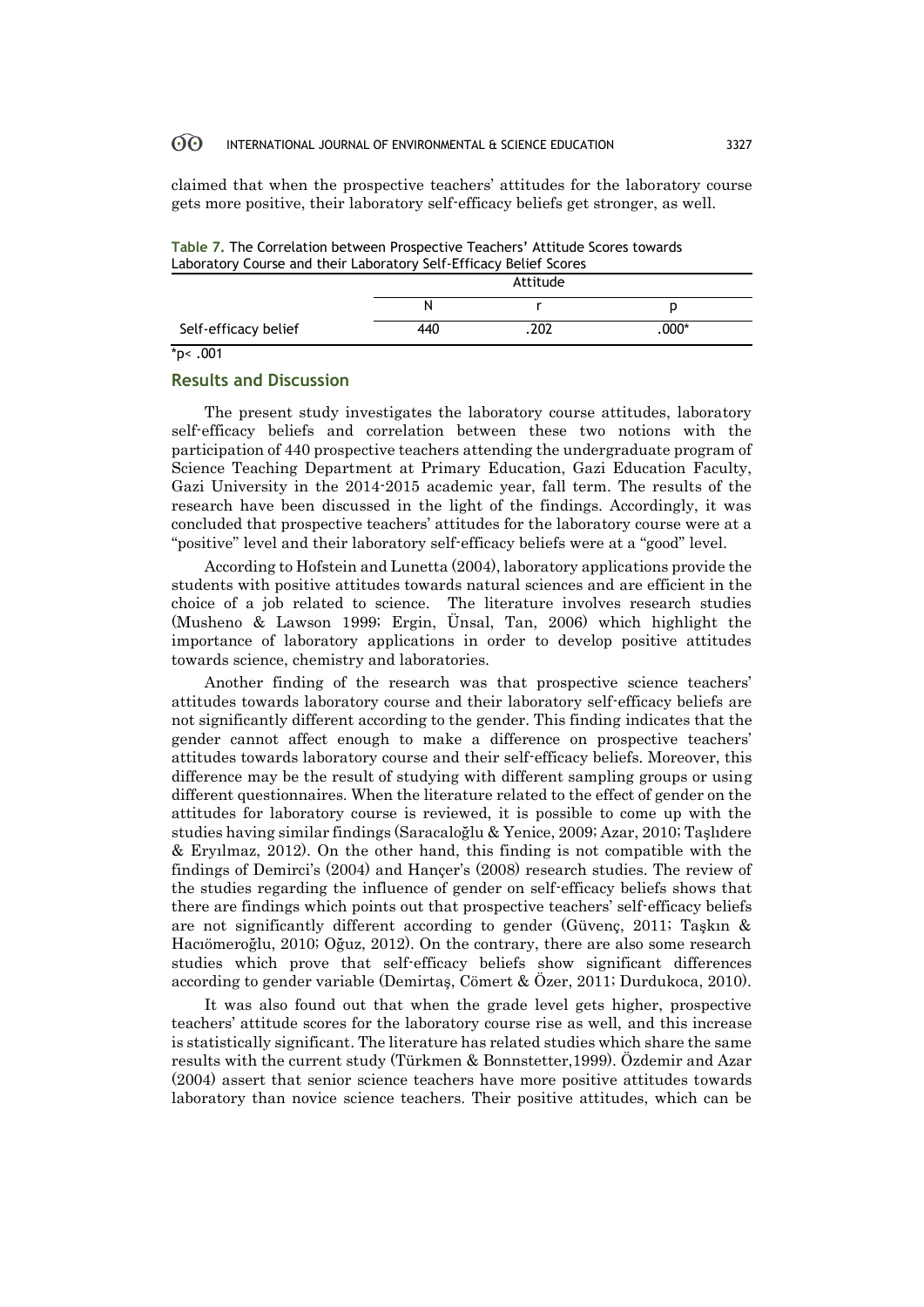gained throughout their education at the university, may be the reason for this situation as student teachers are considered to experience the laboratory for the first time at the universities.

The current study also sets forth that the higher the grade levels of prospective teachers are, the higher their laboratory self-efficacy beliefs are, and this increase is not statistically significant. This finding supports the argument that special efficacy beliefs of the individuals increase in time (Bandura, 1994). When the teachers are given the opportunity to learn about and use the laboratory equipment, their self-efficacy beliefs in using the laboratory are enhanced (Yener, Aydın, & Köklü, 2012). No particular changes in prospective teachers' self-efficacy beliefs in the laboratory may be the result of the lack and inefficiency of laboratory courses during their undergraduate education. Although the related literature indicates a positive correlation between the grade levels and self-efficacy beliefs (Durdukoca, 2010; Oğuz ,2012; Bümen & Özaydın, 2013), there are also some other research studies having different findings (İpek & Acuner, 2011; Berkant & Ekici, 2007).

The last finding of the research is that there is a positive and significant correlation between the prospective teachers' attitudes for the laboratory course and their laboratory self-efficacy beliefs. This signifies that attitudes towards the laboratory course are a significant predictor for the self-efficacy beliefs in laboratory use. As a result, it can be asserted that when prospective teachers care for the laboratory course more, they trust in themselves about using the laboratory more, as well. In their study, Kurbanoğlu and Akın (2010) investigate the relationship among prospective teachers' chemistry laboratory anxieties, attitudes and self-efficacy beliefs and conclude that there is a positive correlation between their attitudes and self-efficacy beliefs.

### **Implications**

According to the findings of the present study, the following implications can be suggested for the researchers and practitioners:

- Student teachers developing positive attitudes towards laboratory course during their undergraduate education can take a bright view of experiments and general laboratory applications in their career, and thus meaningful and various learning environments can be created with the increase in the number and quality of experiments.
- When the crucial effect of direct experiences on self-efficacy beliefs is considered, more applications can be included by increasing the number of laboratory class hours to develop prospective teachers' self-efficacy beliefs in laboratory use.
- More importance should be attached to pedagogical content knowledge and subject knowledge to enhance prospective teachers' general attitudes and self-efficacy beliefs.
- Development in the self-efficacy beliefs regarding laboratory use can be ensured by enriching the scientific content of the laboratory course with the activities that can be applied to primary education and associating the course content with the future job career.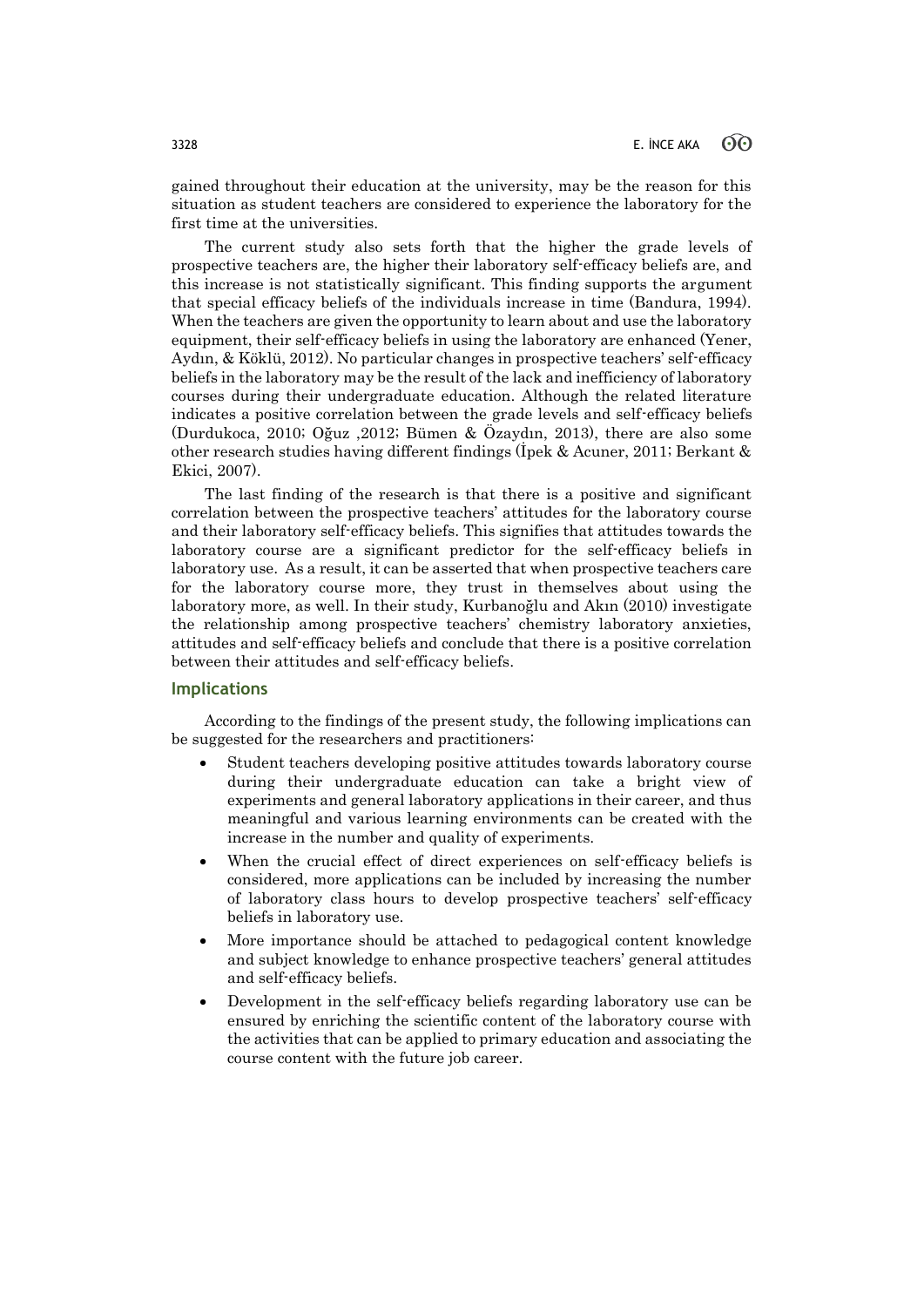- Prospective teachers' attitudes and self-efficacy beliefs can be improved with the support from the faculty and by learning various application samples which makes them not abstain from laboratory courses.
- Research findings can be compared by conducting the current research with different variables and in different laboratory courses.

#### **Disclosure statement**

No potential conflict of interest was reported by the authors.

### **Notes on contributors**

Elvan İnce Aka holds a PhD in science education and now is an associate professor at Gazi University, Ankara, Turkey.

### **References**

- Azar, A. (2010). In-service and Pre-service Secondary Science Teachers' Self-Efficacy Beliefs About Science Teaching, *Educational Research and Reviews*, 5(4), 175-188.
- Bandura, A. (1986). Social foundations of thought and action. A social cognitive theory. Englewood Cliffs. NJ: Prentice Hall.
- Bandura, A. (1994). Self-Efficacy. In V. S. Ramachaudran (Ed.), *Encyclopedia of human behavior* (Vol. 4, pp. 71-81). New York: Academic Press. (Reprinted in H. Friedman [Ed.], Encyclopedia of mental health. San Diego: Academic Press.
- Berkant, H. G. & Ekici, G. (2007). Sınıf Öğretmeni Adaylarının Fen Öğretiminde Öğretmen Özyeterlik İnanç Düzeyleri ile Zeka Türleri Arasındaki İlişkinin Değerlendirilmesi. Journal of Çukurova University Institute of Social Sciences, 16(1), 113-132.
- Bümen, N. T. & Özaydın, T. E. (2013). Changes on Teacher Self-Efficacy and Attitudes towards Teaching Profession from Candidacy to Induction. Education and Science, 38,(169),109-125.
- Czerniak, C. M. & Lumpe, A. T. (1996). Relationship between teacher beliefs and science education reform. Journal of Science Teacher Education, 7(4), 247-266.
- Demirci, N. (2004). Students' attitudes toward introductory physics course, Hacettepe University Journal of Education, 26, 33-40.
- Demirtaş, H., Cömert, M., & Özer, N. (2011). Pre-Service Teachers' Self-Efficacy Beliefs and Attitudes towards Profession. Education and Science, 36 (159), 96-111.
- Doğan, M. (2004). Aday öğretmenlerin matematik hakkındaki düşünceleri: Türk ve İngiliz öğrencilerin karşılaştırılması. Yüzüncü Yıl Üniversitesi Eğitim Fakültesi Dergisi, 1(2), 1-14.
- Durdukoca, Ş. F. (2010). Sınıf öğretmeni adaylarının akademik öz yeterlik algılarının çeşitli değişkenler açısından incelenmesi. Abant İzzet Baysal Üniversitesi Dergisi, 10(1), 69-77.
- Ekici, G. (2009). Biyoloji öğretmenlerinin laboratuvar kullanımı öz-yeterlik algılarının incelenmesi. Journal of Kırşehir Education Faculty, 10(3), 25-35.
- Ergin, İ., Ünsal, Y., & Tan, M., (2006). 5E Modeli'nin Öğrencilerin Akademik Başarısına ve Tutum Düzeylerine Etkisi: Yatay Atış Hareketi" Örneği. Journal of Kırşehir Education Faculty  $(KEFAD)$ , 7(2), 1-15
- Güvenç, H. (2011). Öğretmen adayı öğrencilerin mesleki öz yeterlilik algıları ile öğrenci başarısı sorumluluk algıları. e-Journal of New World Sciences Academy Education Sciences, 6(2), 1410-1421.
- Güzel, H. (2001). İlköğretim okullarındaki I ve II kademedeki fen bilgisi derslerinde laboratuvar etkinlikleri ve araç kullanımı düzeyi. IV. Natural Sciences Congress, Ankara: MEB Publications.
- Hançer, A. H., (2008). Fen bilgisi öğretmen adaylarının fizik dersine yönelik tutumları, Contemporary Education Journal, 33(354), 11-18.
- Hofstein, A., & Lunetta, N.N. (2004). The Laboratory in Science Education: Foundations for the Twenty-First Century. Science Education, 88, 28 – 54.
- Hutzler, Y., Zach, S., & Gafni, O. (2005). Physical education students' attitudes and selfefficacy towards the participation of children with special needs in regular classes, *European Journal of* Special Needs Education, 20(3), 309-327.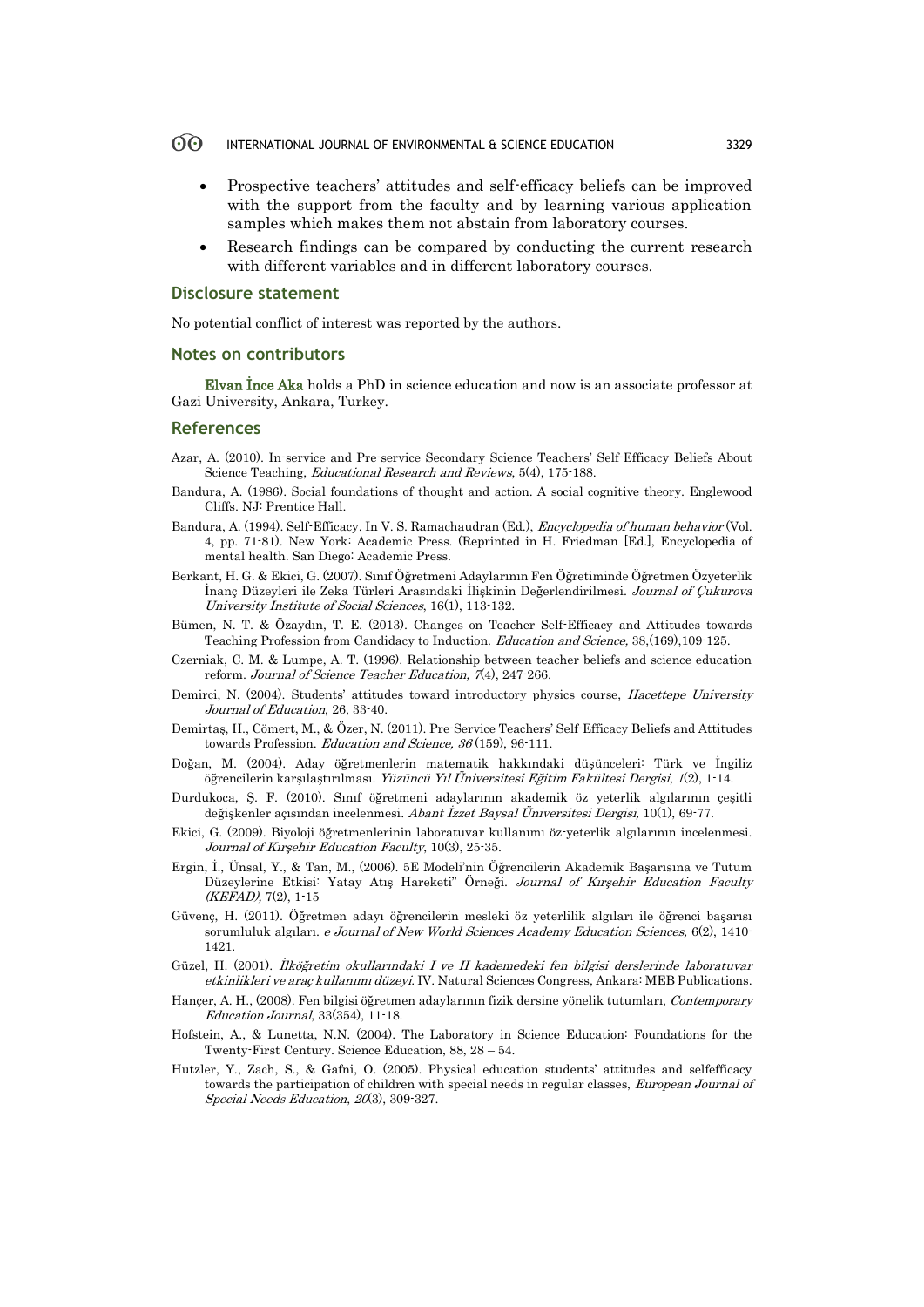- İpek, C. & Acuner, H. Y. (2011). Sınıf Öğretmeni Adaylarının Bilgisayar Öz-Yeterlik İnançları ve Eğitim Teknolojilerine Yönelik Tutumları. Journal of Kırşehir Education Faculty, 12(2): 23-40.
- Karakuş, F. & Akbulut, Ö.E. (2010). The Effect of Secondary School Teachers' Preparation Program on the Pre-service Teachers' Self-efficacy Beliefs. Faculty of Necatibey Education Journal of Science and Mathematics Education (EFMED), 4(2): 110129.
- Kaya, H. & Böyük, U. (2011). Fen Bilimleri Öğretmenlerinin Laboratuvar Çalışmalarına Yönelik Yeterlikleri, *Erciyes University Journal of the Institute of Science and Technology* 27(1): 126-134.
- Kaya, V.H., Polat, D. & Karamüftüoğlu, İ.Ö. (2014). "Fen Bilimleri Öğretimine Yönelik ÖzYeterlik Ölçeği Geliştirme Çabası." The Journal of Academic Social Science Studies (JASSS). Doinumber:http://dx.doi.org/10.9761/JASSS2490, n.28, Autumn II, 581-595.
- Kurbanoğlu, N. İ. & Akın, A. (2010). The relationships between university students' chemistry laboratory anxiety, attitudes, and self-efficacy beliefs. Australian Journal of Teacher Education, 35(8), 48-59.
- Lazarowitz, R. & Tamir, P. (1994). Research on using laboratory instruction in science. In D. Gable (Ed). Handbook of research on science teaching. New York: Macmillan Publishing.
- Lewitt, K., E. (2001). "An Analysis of Elementary Teachers' Belief Regarding The Teaching and Learning of Science" Science Education, 86 (1), 1-22.
- Morgil, İ., Seçken, N. & Yücel, S. (2004). Kimya öğretmenlerinin öz-yeterlik inançlarının bazı değişkenler açısından incelenmesi, BAÜ Fen Bilimleri Enstitüsü Dergisi, 6(1), 62-72.
- Musheno, B.V. & Lawson A.E. (1999). Effects of Learning Cycle and Traditional Text on Comprehension of Science Concepts by Students at Differing Reasoning Levels. Journal of Research in Science Teaching, 36 (1), 23-37.
- Oğuz, A. (2012). Sınıf öğretmeni adaylarının akademik öz-yeterlik inançları. Anadolu Journal of Educational Sciences International, 2(2),15-28.
- Özdemir, M. ve Azar, A. (2004). Fen öğretmenlerinin laboratuvar derslerine yönelik tutumları, XIII. National Educational Sciences Congress 6-9 July 2004 İnönü University, Malatya.
- Piburn, M.D., & Baker, D. R. (1993). If I were the Teacher…Qualitative Study of Attitude Toward Science. Science Teacher Education, 77(4), 393-406.
- Riggs, I. M., & Enochs, L. G. (1990). Toward the development of an elementary teacher's science teaching efficacy belief instrument. Science Education, 74 (69), 625637.
- Saracaloğlu, A. S. & Yenice, N. (2009). Investigating the self-efficacy beliefs of science and elementary teachers with respect to some variables. Journal of Theory and Practice in Education. 5(2), 244- 260.
- Senemoğlu N. (2005). Gelişim, Öğrenme ve Öğretim: Kuramdan Uygulamaya. 12. Press. Gazi Bookstore: Ankara.
- Taşkın, Ş. Ç. & Hacıömeroğlu, G. (2010). Öğretmen özyeterlik inanç ölçeğinin Türkçe'ye uyarlanması ve sınıf öğretmeni adaylarının özyeterlik inançları. Dokuz Eylül University Buca Journal of Education, 27.
- Taşlıdere, E. & Eryılmaz, A. (2012). Basit elektrik devreleri konusuna yönelik tutum ölçeği geliştirilmesi ve öğrencilerin tutumlarının değerlendirilmesi. Journal of Science Education, 9  $(1), 31-46.$
- Tavşancıl, E. (2006). Tutumların Ölçülmesi ve SPSS ile Veri Analizi. Ankara: Nobel Publications.
- Temiz, T. (2012). "Sınıf Öğretmeni Adaylarının Matematik Öğretimine Yönelik Öz-Yeterlik Algıları İle Kaygıları Arasındaki İlişki." Published Master's Thesis. Yüzüncü Yıl University, Institute of Natural Sciences, Van.
- Tschannen-Moran M, Woolfolk-Hoy A. (2001). Teacher efficacy: Capturing an elusive concept. Teaching and Teacher Education, 17, 783-805.
- Tschannen-Moran, M., Woolfolk Hoy, A., & Hoy, W. K. (1998). Teacher efficacy: Its Meaning and measure. Review of Educational Research, 68(2), 202-248.
- Turanlı, N., Türker, K. N., & Keçeli, V.(2008). Matematik alan derslerine yönelik tutum ölçeği geliştirilmesi. Hacettepe University Journal of Education, 34, 254-262.
- Türkmen, L. & Bonnstetter, R. (1999). A study of Turkish preservice science teachers' attitudes toward science and science teaching. Paper presented at the annual convention of National Association of Research in Science Teaching. Boston, MA.